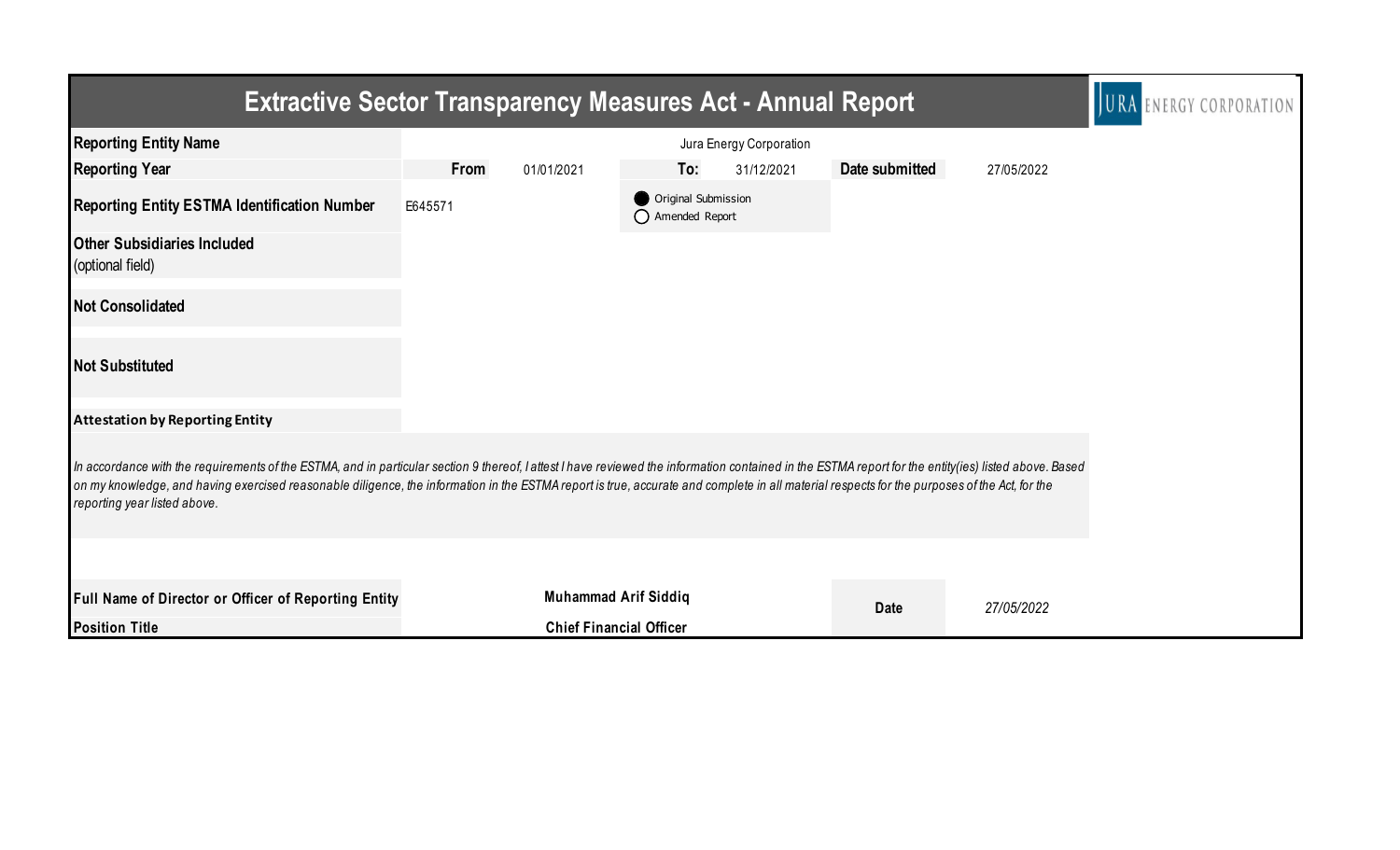| <b>Extractive Sector Transparency Measures Act - Annual Report</b>                                                                                                               |                                   |                                                                                 |                                           |            |      |                                |                |                  |                                               |                                      |                                                                                                                                                                               |
|----------------------------------------------------------------------------------------------------------------------------------------------------------------------------------|-----------------------------------|---------------------------------------------------------------------------------|-------------------------------------------|------------|------|--------------------------------|----------------|------------------|-----------------------------------------------|--------------------------------------|-------------------------------------------------------------------------------------------------------------------------------------------------------------------------------|
| <b>Reporting Year</b><br><b>Reporting Entity Name</b><br><b>Reporting Entity ESTMA</b><br><b>Identification Number</b><br><b>Subsidiary Reporting Entities (if</b><br>necessary) | From:                             | 01/01/2021                                                                      | To:<br>Jura Energy Corporation<br>E645571 | 31/12/2021 |      | <b>Currency of the Report</b>  | CAD            |                  |                                               |                                      |                                                                                                                                                                               |
| <b>Payments by Payee</b>                                                                                                                                                         |                                   |                                                                                 |                                           |            |      |                                |                |                  |                                               |                                      |                                                                                                                                                                               |
| Country                                                                                                                                                                          | Payee Name <sup>1</sup>           | Departments, Agency, etc<br>within Payee that Received<br>Payments <sup>2</sup> | <b>Taxes</b>                              | Royalties  | Fees | <b>Production Entitlements</b> | <b>Bonuses</b> | <b>Dividends</b> | Infrastructure<br><b>Improvement Payments</b> | <b>Total Amount paid to</b><br>Payee | Notes <sup>34</sup>                                                                                                                                                           |
| Pakistan                                                                                                                                                                         | Federal Government of<br>Pakistan |                                                                                 | 4,600,322                                 | 1,422,705  |      |                                |                |                  |                                               |                                      | Amount paid in Pakistan Rupee<br>("PKR"). Converted into C\$ using State<br>6,023,027 Bank of Pakistan average exchange<br>rate for the year 2021 of PKR $1 =$<br>0.0077 C\$. |
|                                                                                                                                                                                  |                                   |                                                                                 |                                           |            |      |                                |                |                  |                                               |                                      |                                                                                                                                                                               |
|                                                                                                                                                                                  |                                   |                                                                                 |                                           |            |      |                                |                |                  |                                               |                                      |                                                                                                                                                                               |
|                                                                                                                                                                                  |                                   |                                                                                 |                                           |            |      |                                |                |                  |                                               |                                      |                                                                                                                                                                               |
|                                                                                                                                                                                  |                                   |                                                                                 |                                           |            |      |                                |                |                  |                                               |                                      |                                                                                                                                                                               |
|                                                                                                                                                                                  |                                   |                                                                                 |                                           |            |      |                                |                |                  |                                               |                                      |                                                                                                                                                                               |
|                                                                                                                                                                                  |                                   |                                                                                 |                                           |            |      |                                |                |                  |                                               |                                      |                                                                                                                                                                               |
|                                                                                                                                                                                  |                                   |                                                                                 |                                           |            |      |                                |                |                  |                                               |                                      |                                                                                                                                                                               |
|                                                                                                                                                                                  |                                   |                                                                                 |                                           |            |      |                                |                |                  |                                               |                                      |                                                                                                                                                                               |
|                                                                                                                                                                                  |                                   |                                                                                 |                                           |            |      |                                |                |                  |                                               |                                      |                                                                                                                                                                               |
|                                                                                                                                                                                  |                                   |                                                                                 |                                           |            |      |                                |                |                  |                                               |                                      |                                                                                                                                                                               |
| <b>Additional Notes:</b>                                                                                                                                                         |                                   |                                                                                 |                                           |            |      |                                |                |                  |                                               |                                      |                                                                                                                                                                               |